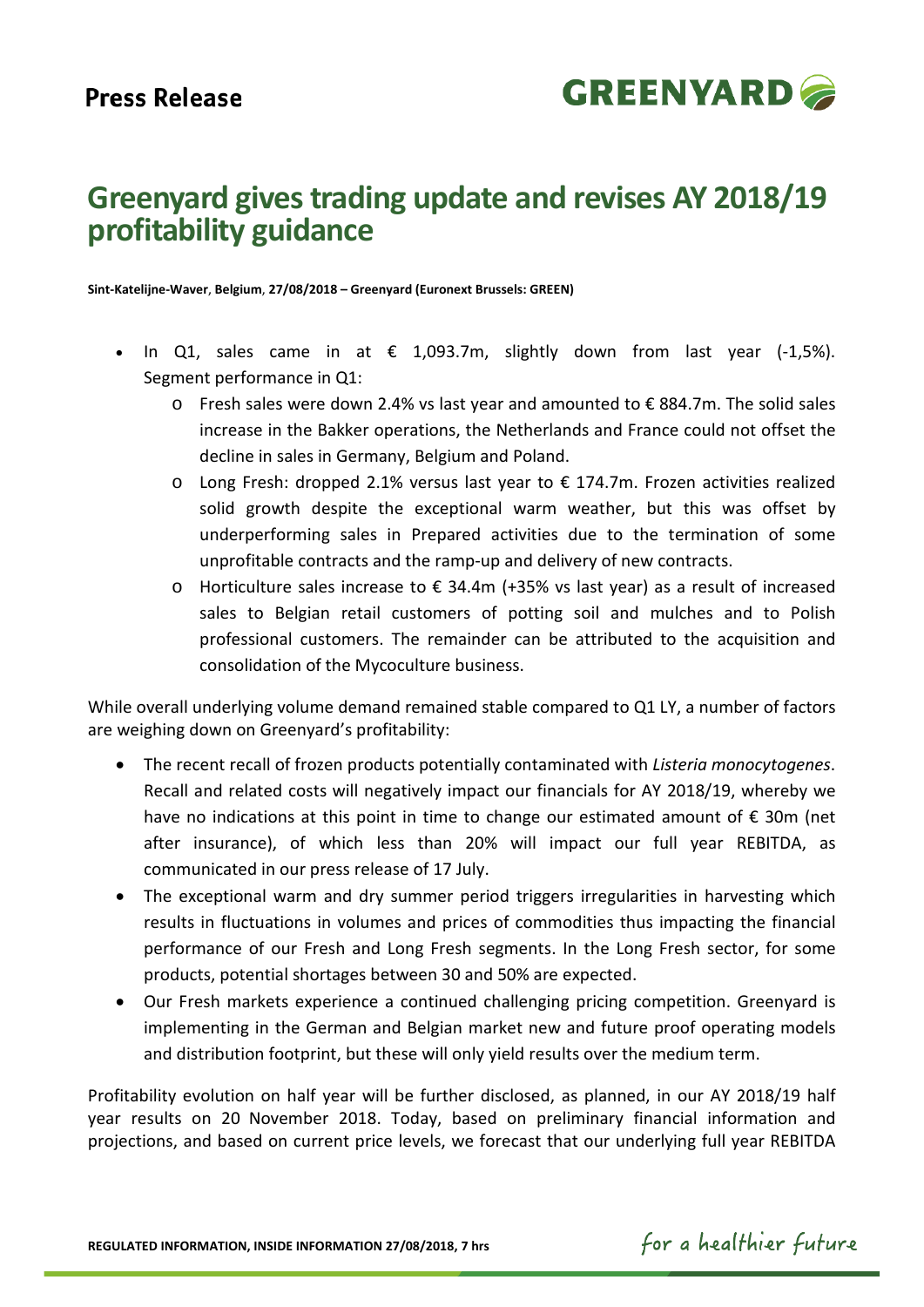#### **Press Release**

will be around 25% below last year's profitability, instead of reaching a 10% REBITDA growth versus last year, as guided in our earlier press release of 2 May.

We are executing action plans to progressively improve profitability over the course of 2018 and 2019. In addition, price increases are still possible, but are hard to estimate at this point in time.

One important action plan relates to the company's efforts to mitigate the effects of the recent recall of potentially contaminated frozen products, produced by our Hungarian facility. We are happy to announce that all tests in this facility, performed by Greenyard together with external experts and confirmed by the Hungarian authorities' own test, had a favorable outcome (i.e. negative on the presence of *Listeria monocytogenes*). This opens the way for a re-start of this facility on short term. We plan a more comprehensive release of information about the status of these actions relating to Listeria as soon as more comprehensive details on customer claims will become available in the coming weeks.

## **Greenyard's CEO, Hein Deprez:**

*"Despite only a slight decrease in sales, this quarter was marked by longer than expected pricing pressure and competition in our markets, unforeseen factors such as the recall for the potential Listeria contamination and the exceptional weather circumstances.* 

*Based on new forecasts, including the above elements, we revise our profitability guidance for AY 2018/2019, well below last year's profitability, and have implemented action plans to restore profitability going forward. Moreover and in view of deleveraging Greenyard's balance sheet, the Board of Directors has requested management to review the strategic options of its business portfolio.* 

*Looking ahead, we remain firmly focused and committed to further strengthening our global operations while driving profitable growth over the long-term, and are taking the necessary steps while ensuring the support of all our stakeholders ."*

Greenyard will offer investors the possibility to discuss above contents of this press release during a call at 14 hrs CET today. Participants will be asked to dial-in 5 to 10 minutes in advance and will be requested to give the confirmation code, name and title of the call. The confirmation code is 4263338.

| Belgium, Brussels          | Participant | Local no. | +32 (0)2 404 0659    |
|----------------------------|-------------|-----------|----------------------|
| Luxemburg, Luxemburg       | Participant | Local no. | +352 2786 1336       |
| The Netherlands, Amsterdam | Participant | Local no. | +31 (0) 20 703 8211  |
| UK.                        | Participant | Local no. | +44 (0) 330 336 9127 |
| USA, Brooklyn              | Participant | Local no. | +1 929-477-0448      |